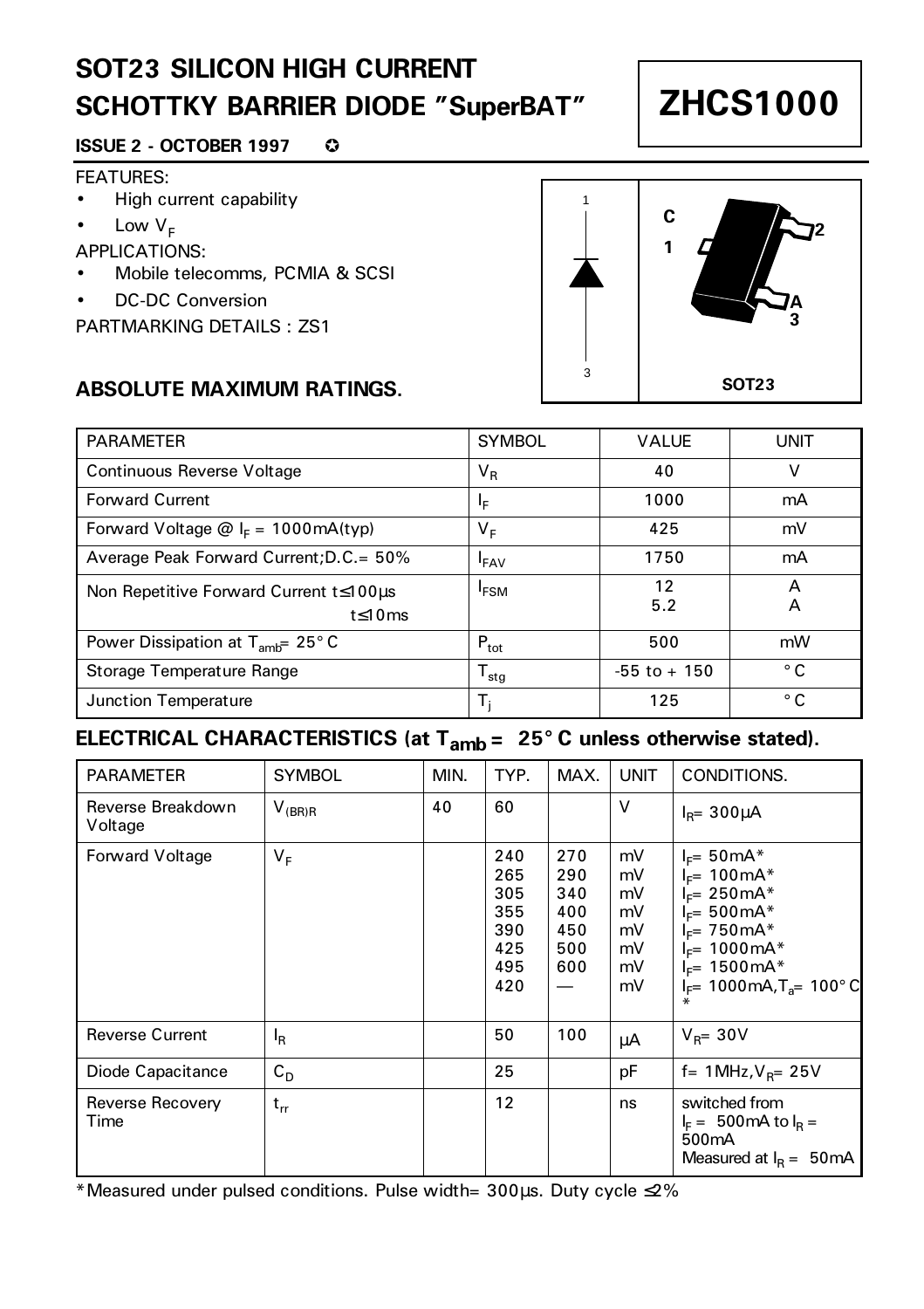**ZHCS1000**

### **TYPICAL CHARACTERISTICS**